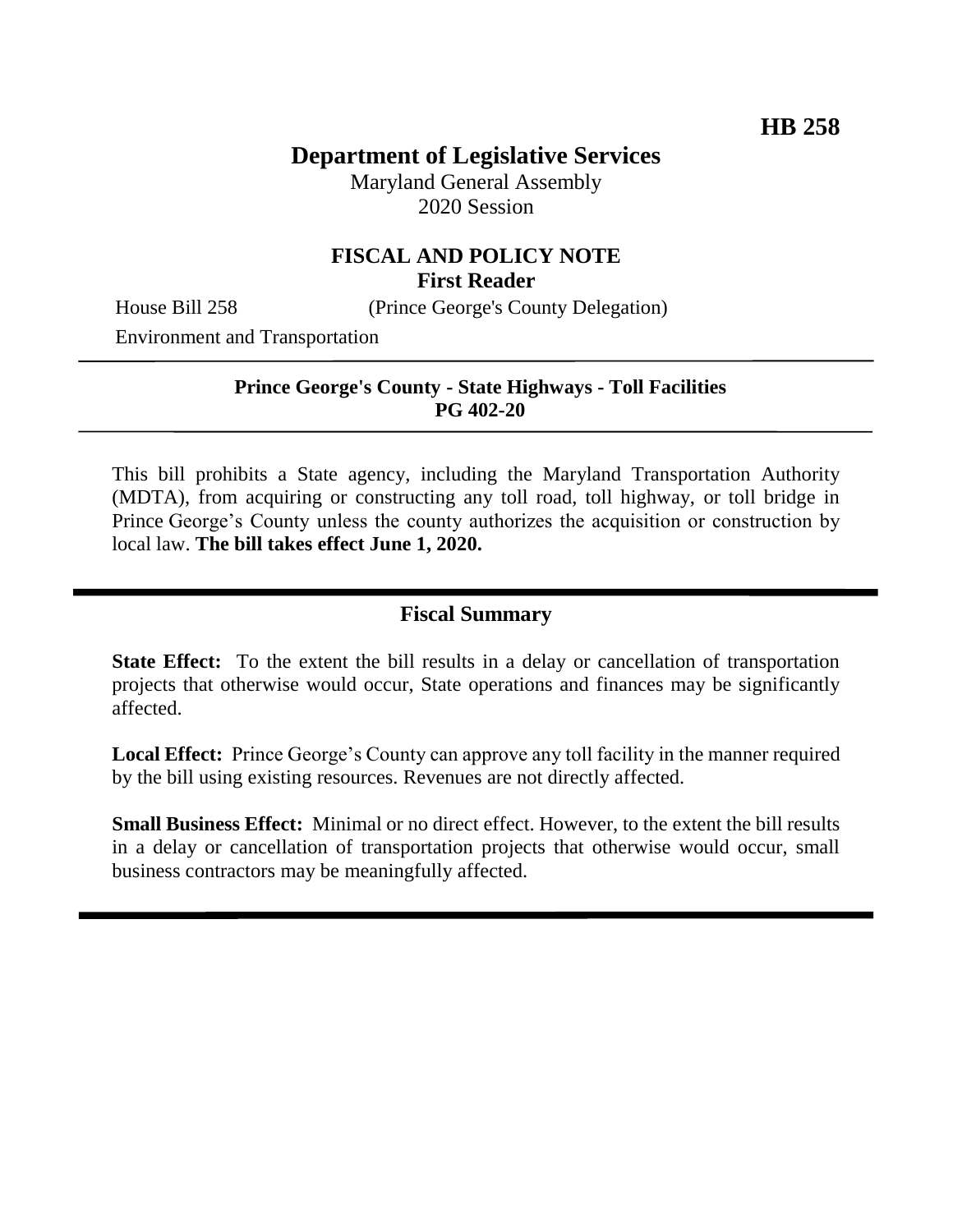## **Analysis**

### **Current Law/Background:**

### *Toll Highways in the State*

Since 1971, MDTA has been responsible for constructing, managing, operating, and improving the State's toll facilities (for example, the Chesapeake Bay Bridge and Intercounty Connector) and for financing new revenue-producing transportation projects. MDTA has the authority to set tolls on transportation facilities projects under its supervision. There are currently two transportation projects in the planning stage that involve tolls (the third span across the Chesapeake Bay Bridge and the Governor's Traffic Relief Plan) and one project in the construction stage that involves tolls (the extension of I-95 express lanes).

A State agency, including MDTA, must get the approval of the majority of affected governments to construct a toll road, toll highway, or toll bridge in Caroline, Cecil, Dorchester, Kent, Queen Anne's, Somerset, Talbot, Wicomico, and Worcester counties. The bill establishes a similar requirement *solely* for Prince George's County.

### *Traffic Relief Plan*

In September 2017, the Governor announced plans to add four new lanes to I-270 in Montgomery County, the Capital Beltway (I-495), and the Baltimore-Washington Parkway (MD 295), with the first two projects expected to be completed using public-private partnerships (P3). In June 2019, the Board of Public Works (BPW) voted to designate the I-270 and I-495 projects as eligible for a P3 and approved the proposed competitive solicitation method for selecting a developer for each phase of the program. On January 8, 2020, BPW approved the plan with amendments – the preliminary solicitation schedule for Phase 1 anticipates execution of the P3 agreement in May 2021.

*The Consolidated Transportation Program (CTP)* for fiscal 2020 through 2025 includes \$95.8 million to continue planning for the new lanes on I-270 and I-495. The Maryland Department of Transportation (MDOT) advises that one of the goals of the I-270 and I-495 project is that there will be no net cost to the State. To that end, MDOT advises that, in time, it will be repaid for these and other project development costs by the P3 partners. The CTP also includes \$25,000 for planning of the MD 295 project.

HB 258/ Page 2 **State Fiscal Effect:** The bill's prohibition against the acquisition or construction of any toll facility in Prince George's County without county authorization may directly affect the Governor's Traffic Relief Plan for I-270 and I-495 and could affect future toll facility projects proposed in the county in future years. Any potential impact on the State cannot